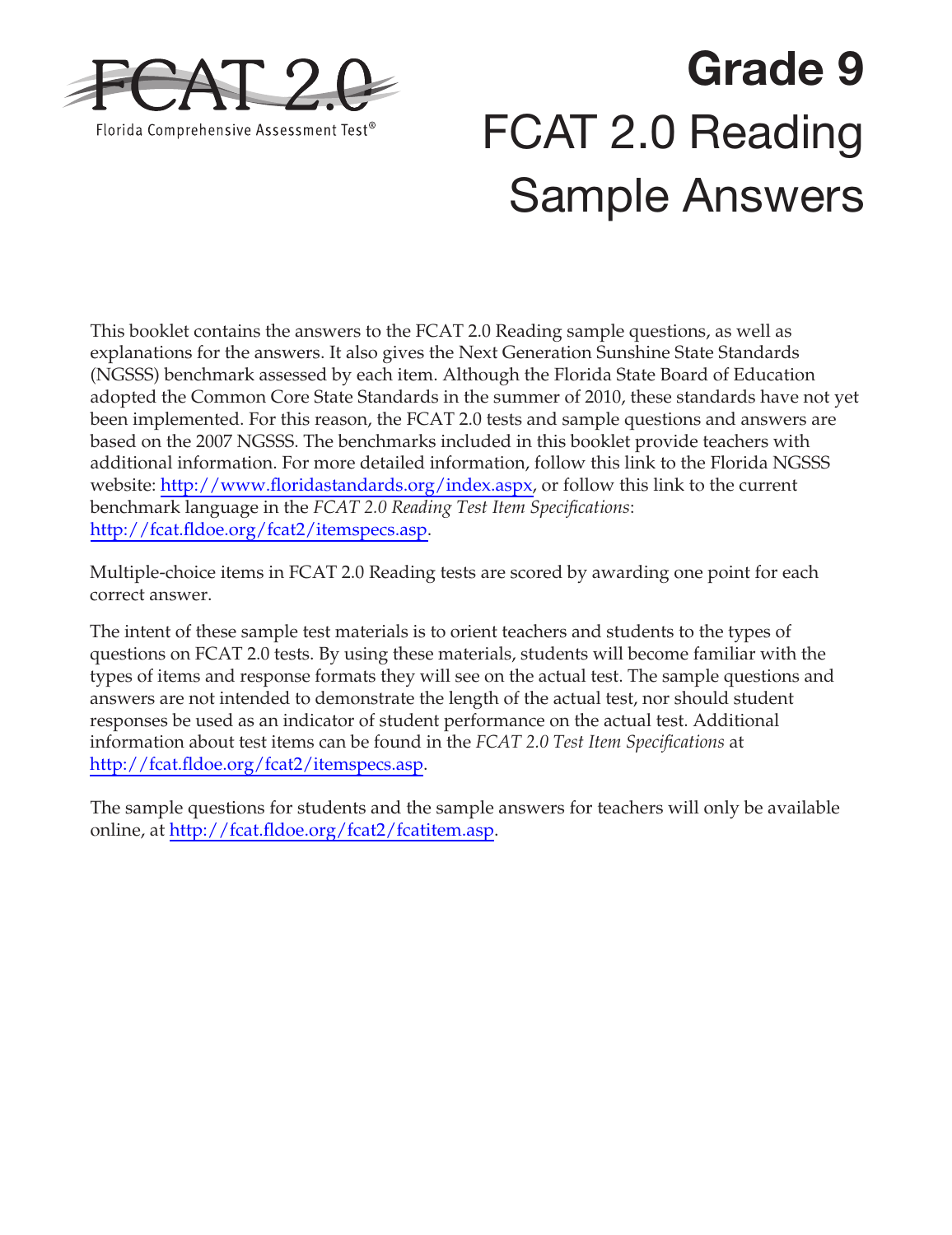



# **Article:** "The Night Hunters"

"The Night Hunters" by Robert W. Criswell, reprinted by permission of the author. All rights reserved.



# **1 The correct answer is B (arouse readers' interest in a unique group of birds).**

Type of Text: Informational

Benchmark: LA.910.1.7.2 The student will analyze the author's purpose and/or perspective in a variety of text and understand how they affect meaning.

The correct answer is B. The author uses words and phrases such as *amazing*, *"Tiger of the Skies*,*" night hunters par excellence*, and *can catch a mouse on a barn floor in total darkness* to capture readers' interest in owls.

# **2 The correct answer is I (alliteration, repeating a sound to emphasize the superiority of owls).**

Type of Text: Informational

Benchmark: LA.910.2.1.7 The student will analyze, interpret, and evaluate an author's use of descriptive language (e.g., tone, irony, mood, imagery, pun, alliteration, onomatopoeia, allusion), figurative language (e.g., symbolism, metaphor, personification, hyperbole), common idioms, and mythological and literary allusions, and explain how they impact meaning in a variety of texts.

The correct answer is I. The author uses alliteration in these sentences. The repetition of the initial consonant sound *p* in the words *Predators*, *peer*, *prowess*, and *predator*  emphasizes the superiority of owls.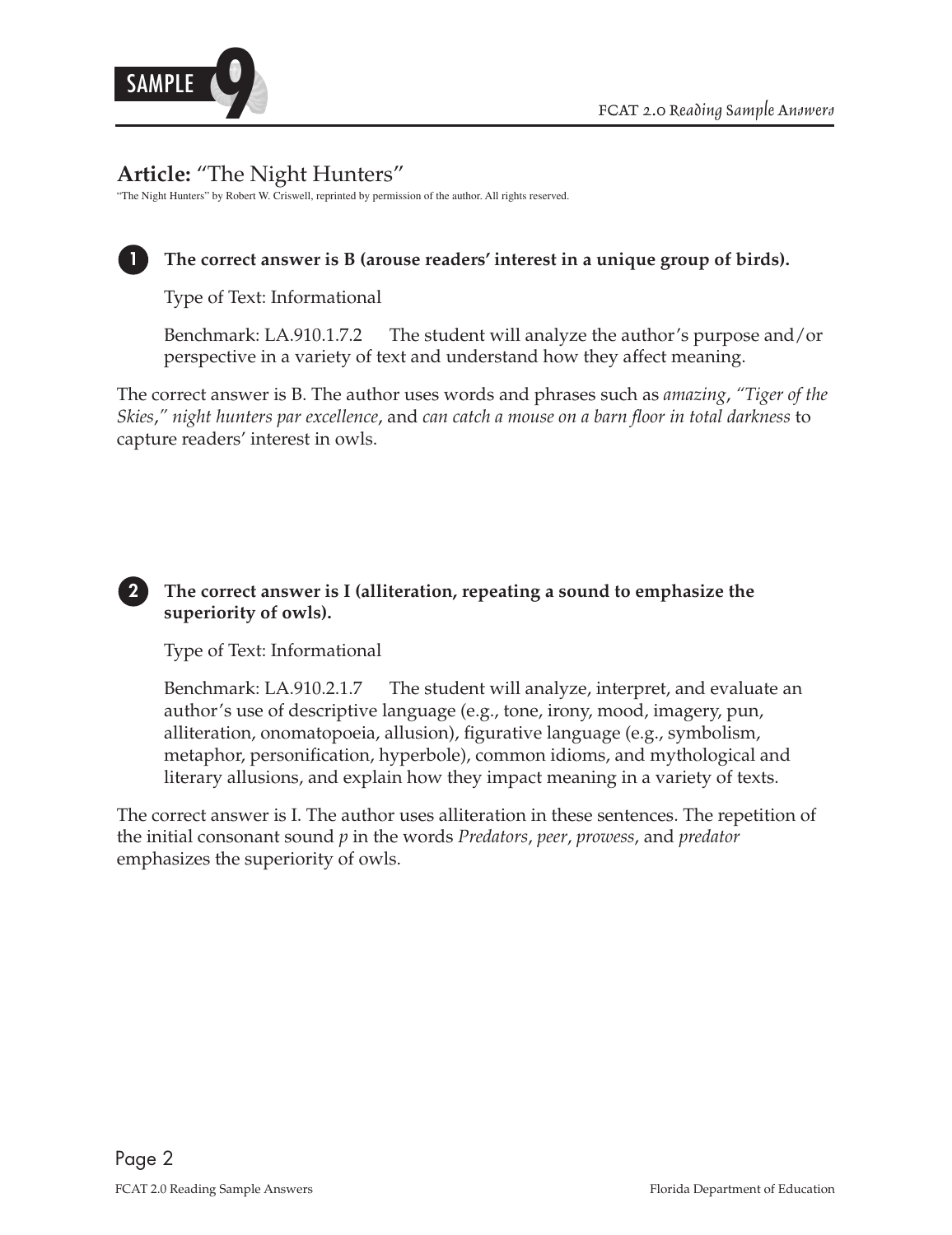

#### **3 The correct answer is A (frequent head movement).**

Type of Text: Informational

Benchmark: LA.910.1.7.4 The student will identify cause-and-effect relationships in text.

The correct answer is A. Due to the fact that owls' eyes are extremely large and cannot move, an owl must frequently move its head in order to change its scope of vision.



 **4 The correct answer is G (colors of a species).** 

Type of Text: Informational

Benchmark: LA.910.1.7.3 The student will determine the main idea or essential message in grade-level or higher texts through inferring, paraphrasing, summarizing, and identifying relevant details.

The correct answer is G. *Dichromatism* is a phenomenon that occurs among screech owls and involves birds having two distinct color phases (red and gray). According to the article, this trait *is exhibited regardless of sex or age*.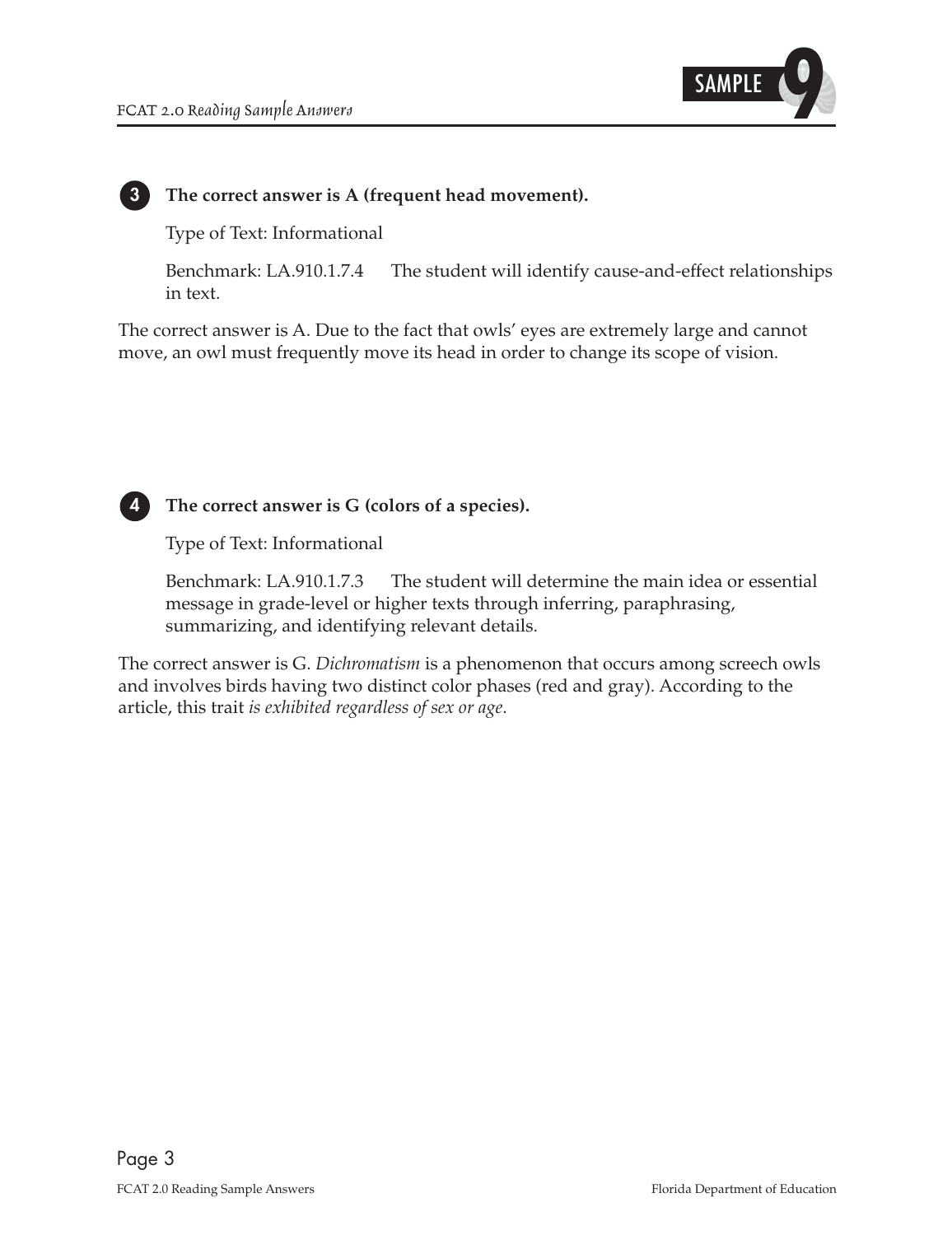



# **5 The correct answer is A (barn owl).**

Type of Text: Informational

Benchmark: LA.910.1.7.4 The student will identify cause-and-effect relationships in text.

The correct answer is A. According to the author, barn owls typically seek grasslands and farmlands plentiful with rodents as their habitat. Adult barn owls consume rodents *at the rate of one every four minutes* and dine on *a menu consisting almost exclusively of voles, shrews, mice, and rats,* all of which are rodents. The other types of owls mentioned either do not eat rodents exclusively, or in the case of the barred owl, no mention of what it eats was given. Therefore, based on information found in the article, a decline in the rodent population would most affect the barn owl.



# **6 The correct answer is I (They find nesting places rather than construct them).**

Type of Text: Informational

Benchmark: LA.910.6.2.2 The student will organize, synthesize, analyze, and evaluate the validity and reliability of information from multiple sources (including primary and secondary sources) to draw conclusions using a variety of techniques, and correctly use standardized citations.

The correct answer is I. According to the article, great horned owls make use of *the nests of raptors, crows, herons, and . . . eagles.* Screech owls use *nests excavated by woodpeckers* and *sometimes take advantage of artificial boxes.* Barred owls are cavity nesters*,* and barn owls *nest in man-made structures.* Based on this information, all the owls described in the article find nesting places rather than make their own.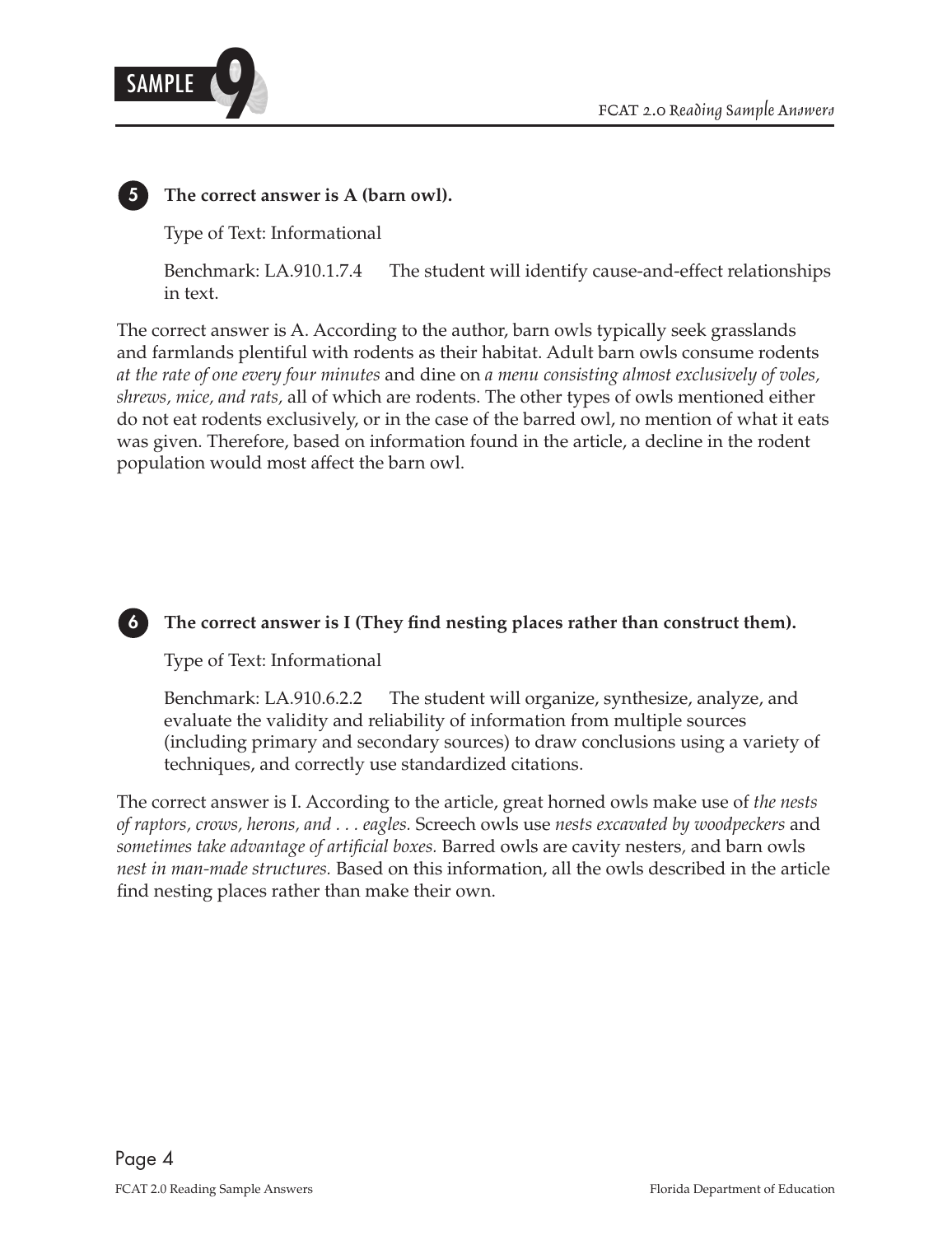

# **7 The correct answer is B (its ability to mimic the calls of other species).**

Type of Text: Informational

Benchmark: LA.910.1.7.4 The student will identify cause-and-effect relationships in text.

The correct answer is B. In the first section of the article, the author makes reference to the *silent flight* of owls, their keen sense of hearing, and their acute vision in dim light as factors contributing to the owl's effectiveness as a predator. However, the author makes no reference to imitating the calls of other species as contributing to their effectiveness in hunting and capturing prey.



Type of Text: Informational

Benchmark: LA.910.6.2.2 The student will organize, synthesize, analyze, and evaluate the validity and reliability of information from multiple sources (including primary and secondary sources) to draw conclusions using a variety of techniques, and correctly use standardized citations.

The correct answer is F. The screech owl's name is most misleading. According to the author, *the bird practically never utters a sound that can be described as a "screech."* In addition, ornithologist Roger Tory Peterson's description of the screech owl's call, "*a mournful whinny*, *or wail*," provides evidence of this bird's misleading name.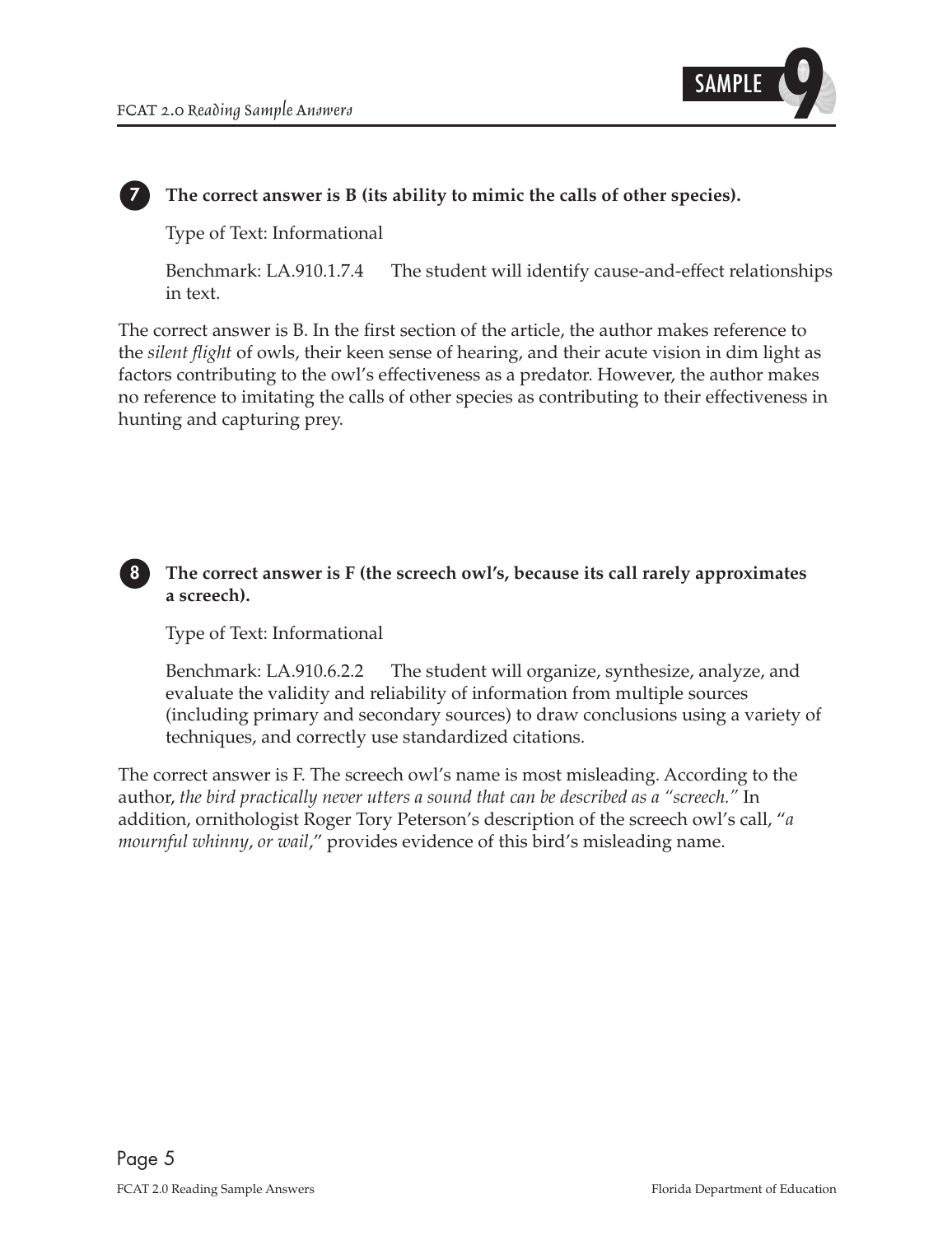

#### **9 The correct answer is C (general information followed by facts specific to each species).**

Type of Text: Informational

Benchmark: LA.910.1.7.5 The student will analyze a variety of text structures (e.g., comparison/contrast, cause/effect, chronological order, argument/support, lists) and text features (main headings with subheadings) and explain their impact on meaning in text.

The correct answer is C. The author begins the article by providing the reader with general background information pertaining to owls. The author then divides the article into five sections, each devoted to a particular species of owl. In each section, the author gives facts and details unique to a particular species. Information was not presented chronologically or in order of importance. Also, many features of the owls were explained, not just their nesting habits.

# **10 The correct answer is I (screech owl and great horned owl).**

Type of Text: Informational

Benchmark: LA.910.1.7.7 The student will compare and contrast elements in multiple texts.

The correct answer is I. The article states that *at 7–10 inches, the screech owl is the smallest of Pennsylvania's resident owls*. The article also states that *at 18–25 inches in height and up to three pounds, it* [the great horned owl] *is our largest owl*. The size ranges for the screech owl and the great horned owl do not overlap, and the difference between the two ranges is far greater than the differences in size of the other pairs of owls listed in the options. For two of the incorrect options, the size ranges given in the article overlap. The sizes provided for the screech owl and long-eared owl do not overlap, but they are relatively closer in size. The smallest size given is for the screech owl, and the largest size given is for the great horned owl.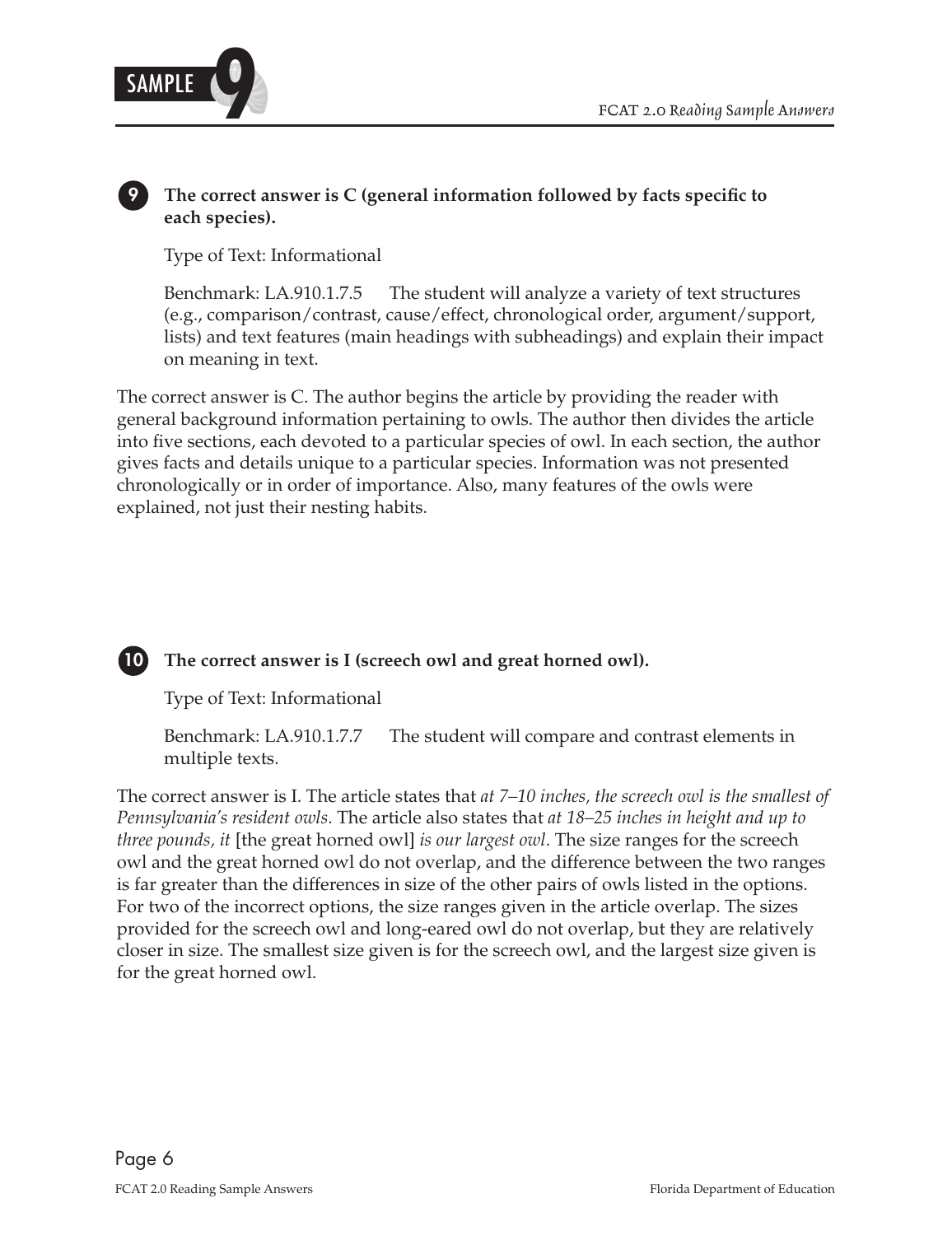

# **Article:** "American Odyssey"

"American Odyssey" by Dayton R. Duncan, reprinted by permission of the author. All rights reserved. Photograph: "EXPLORERS WITH NATIVE AMERICAN GUIDE" Copyright © North Wind Picture Archives/Alamy. Map: Reprinted courtesy of the NOAA. All rights reserved.

#### **11 The correct answer is D (reflect on the experiences he had while retracing Lewis and Clark's route).**

Type of Text: Informational

Benchmark: LA.910.1.7.2 The student will analyze the author's purpose and/or perspective in a variety of text and understand how they affect meaning.

The correct answer is D. In the article, the author's purpose in describing his own trip was most likely to reflect on the experiences he had while retracing the journey taken by Lewis and Clark 200 years earlier. The author does describe how travel has changed since the time of Lewis and Clark; however, this is only a supporting detail, and his purpose for describing his trip was not to illustrate a transformation. The author does not indicate that Lewis and Clark's legacy is in question; therefore, it is unlikely that his purpose was to verify Lewis and Clark's legacy. Similarly, the author does not indicate that his intention was to support the information documented in Lewis and Clark's journals. The author only references the journals in order to shed light on his own discoveries while retracing Lewis and Clark's route.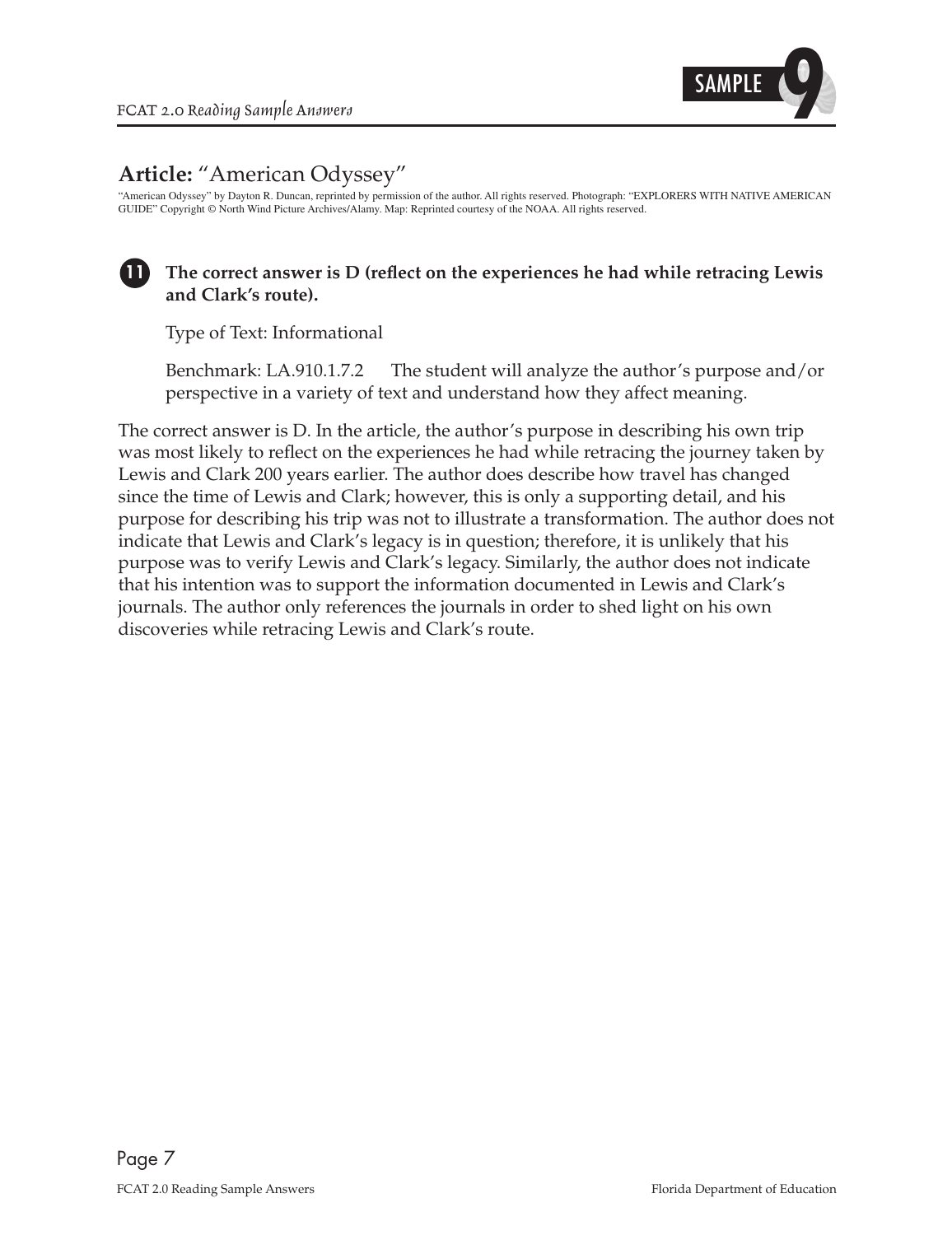

# **12 The correct answer is I (progressing an average of twelve miles per day).**

Type of Text: Informational

Benchmark: LA.910.1.7.3 The student will determine the main idea or essential message in grade-level or higher texts through inferring, paraphrasing, summarizing, and identifying relevant details.

The correct answer is I. According to the author, *they understood––as no other Americans at the time could––just how big, how rugged, how mind-bogglingly varied this country really is. They understood because they had crossed it at a pace of 12 miles a day.* 



Type of Text: Informational

Benchmark: LA.910.1.6.8 The student will identify advanced word/phrase relationships and their meanings.

The correct answer is C. Based on the sentence provided, the author presents his view that the only means of comprehending the vastness of the country is to travel by land *in all those seemingly endless, open, empty spaces*. Option C clearly restates or reinforces this idea.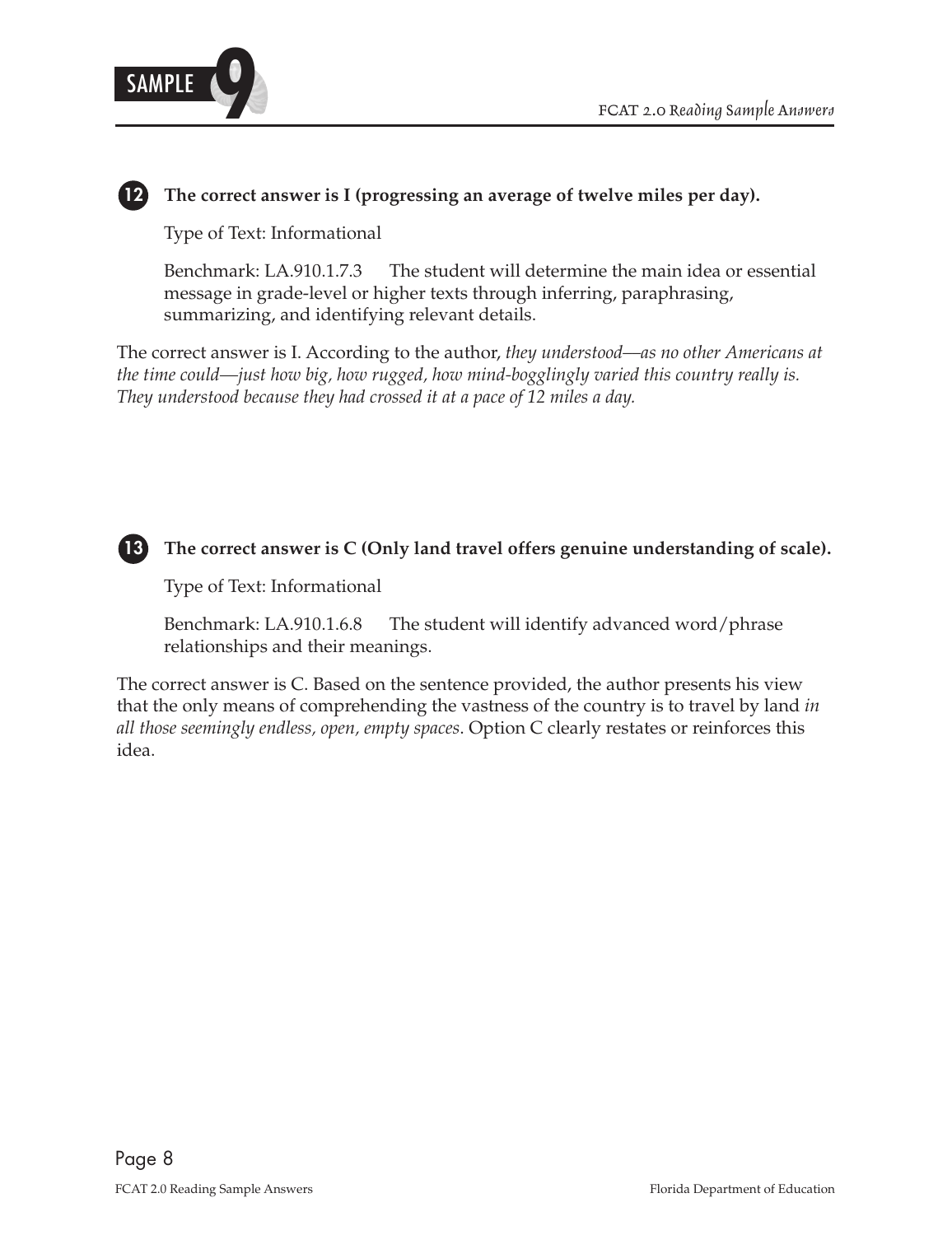

#### **14 The correct answer is I (sighting the Pacific Ocean from Cape Disappointment).**

Type of Text: Informational

Benchmark: LA.910.1.7.7 The student will compare and contrast elements in multiple texts.

The correct answer is I. The author states, *as I stood mesmerized by the rolling breakers below, I felt a kinship with the explorers.* In addition, he says, *Standing at the coast, I could share in their sense of satisfaction*. Furthermore, the author shares with the reader similar feelings of joy and satisfaction taken from Lewis and Clark's journal—*"Great joy in camp"*  and *"We are in View of the Ocian, this great Pacific Octean which we [have] been So long anxious to See*.*"* Through these comments, the reader can clearly understand that the emotions the author experienced were very similar to those Lewis and Clark felt.



#### **15 The correct answer is A (traveled by land).**

Type of Text: Informational

Benchmark: LA.910.1.7.3 The student will determine the main idea or essential message in grade-level or higher texts through inferring, paraphrasing, summarizing, and identifying relevant details.

The correct answer is A. The author states that he was *traveling in the spirit of the Corps of Discovery, full of curiosity and wonder, eager to learn the lessons that only the road can teach*. As a result, he learned many lessons from traveling by land—*enduring lessons in bravery, perseverance, and the success that comes from working together*.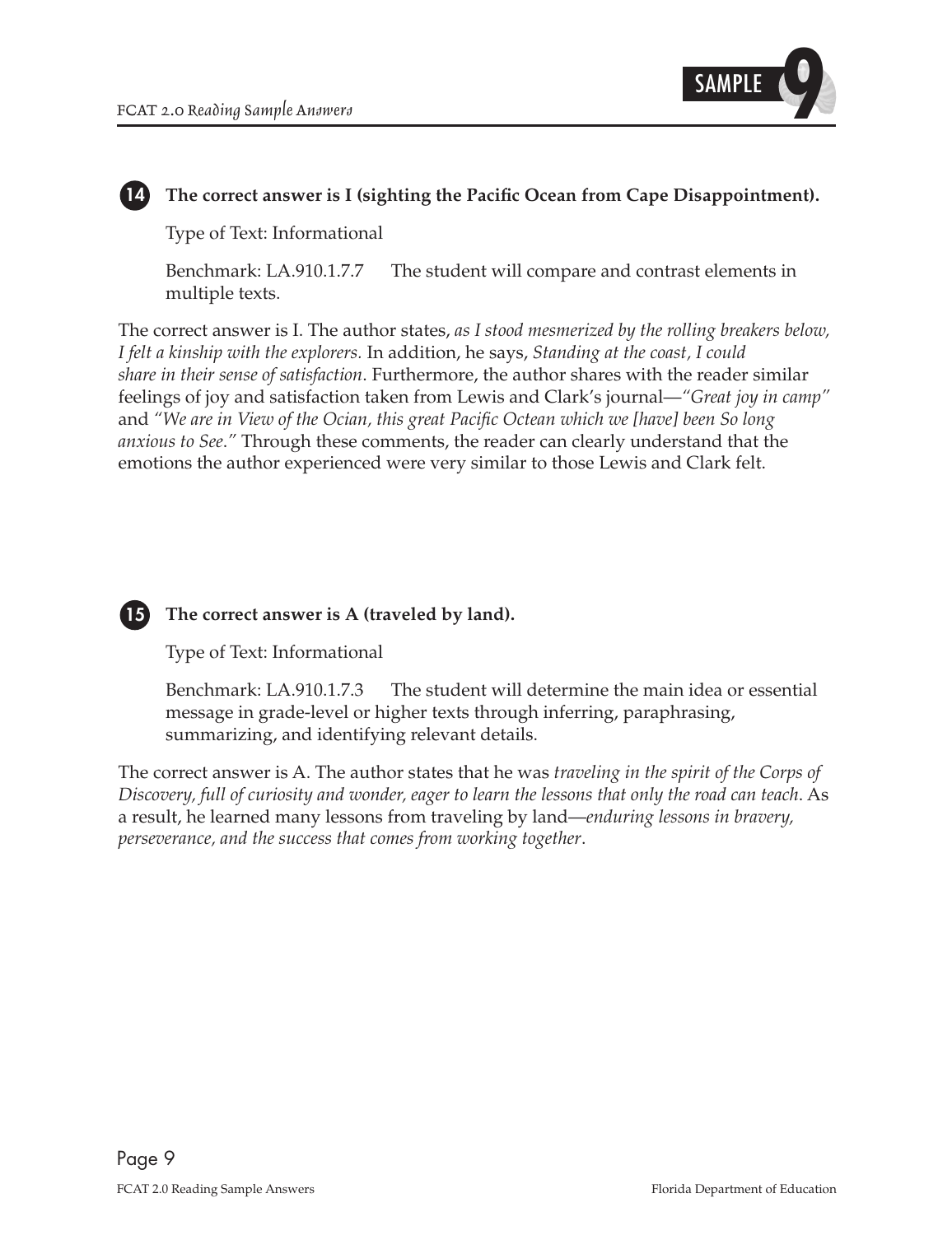

#### **16 The correct answer is I (personification, giving human characteristics to the waves).**

Type of Text: Informational

Benchmark: LA.910.2.1.7 The student will analyze, interpret, and evaluate an author's use of descriptive language (e.g., tone, irony, mood, imagery, pun, alliteration, onomatopoeia, allusion), figurative language (e.g., symbolism, metaphor, personification, hyperbole), common idioms, and mythological and literary allusions, and explain how they impact meaning in a variety of texts.

The correct answer is I. In the sentence, the author describes waves in the ocean as having the human ability to march when he writes *the rolling swells of the Pacific Ocean marched toward me*.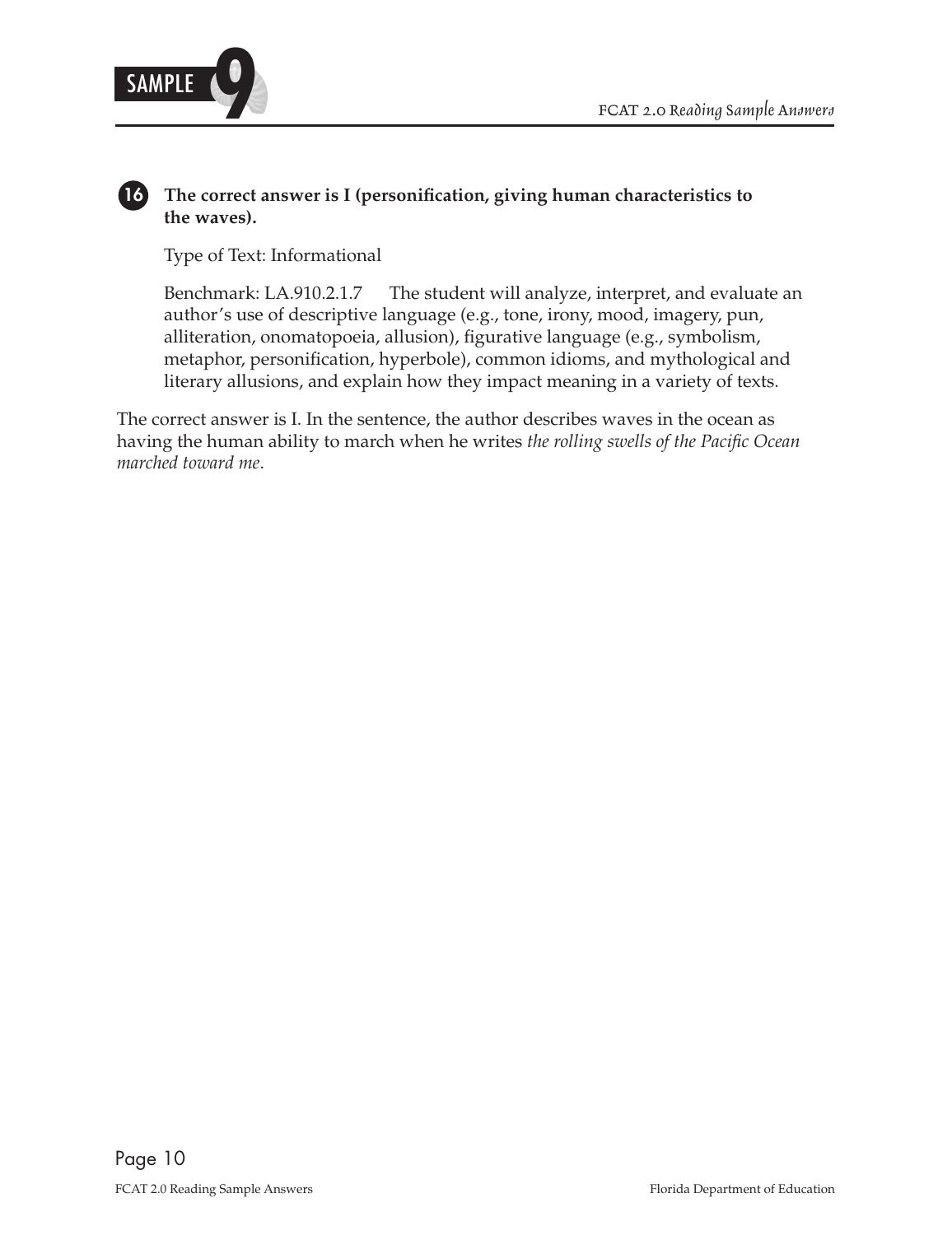

#### **17 The correct answer is D (similarities between his impressions and those of the explorers).**

Type of Text: Informational

Benchmark: LA.910.1.7.2 The student will analyze the author's purpose and/or perspective in a variety of text and understand how they affect meaning.

The correct answer is D. The author's use of quotations from Lewis and Clark's journals help the reader to see the strong similarity between his feelings, reactions, and experiences and those of the two captains as they crossed the continent to reach the Pacific. At the beginning of the article, the author recalls the time he first reaches Cape Disappointment and shouts, "*Ocian in view! O! the joy"* from William Clark's journal as an expression of the joy and amazement he experienced upon seeing the Pacific himself. In addition, the author states, *Standing at the coast, I could share in their sense of satisfaction,*  a feeling similar to that of Clark's as expressed in his journal entry "*Great joy in camp*."

# **18 The correct answer is I (its destination).**

Type of Text: Informational

Benchmark: LA.910.1.7.7 The student will compare and contrast elements in multiple texts.

The correct answer is I. The author's journey differed from that of Lewis and Clark in many ways. For example, the author used his sister's old Volkswagen camper to cover the same distance in 60 days that took Lewis and Clark a year and a half to do on foot, on horseback, and by canoe. Also, the author did not experience such hardships as illness, grizzlies, and near-starvation. The author states, *Compared with their experience crossing the continent, mine was a summer vacation*; however, the author's destination was the same as that of the explorers, *to cross the continent and reach the Pacific by land*.